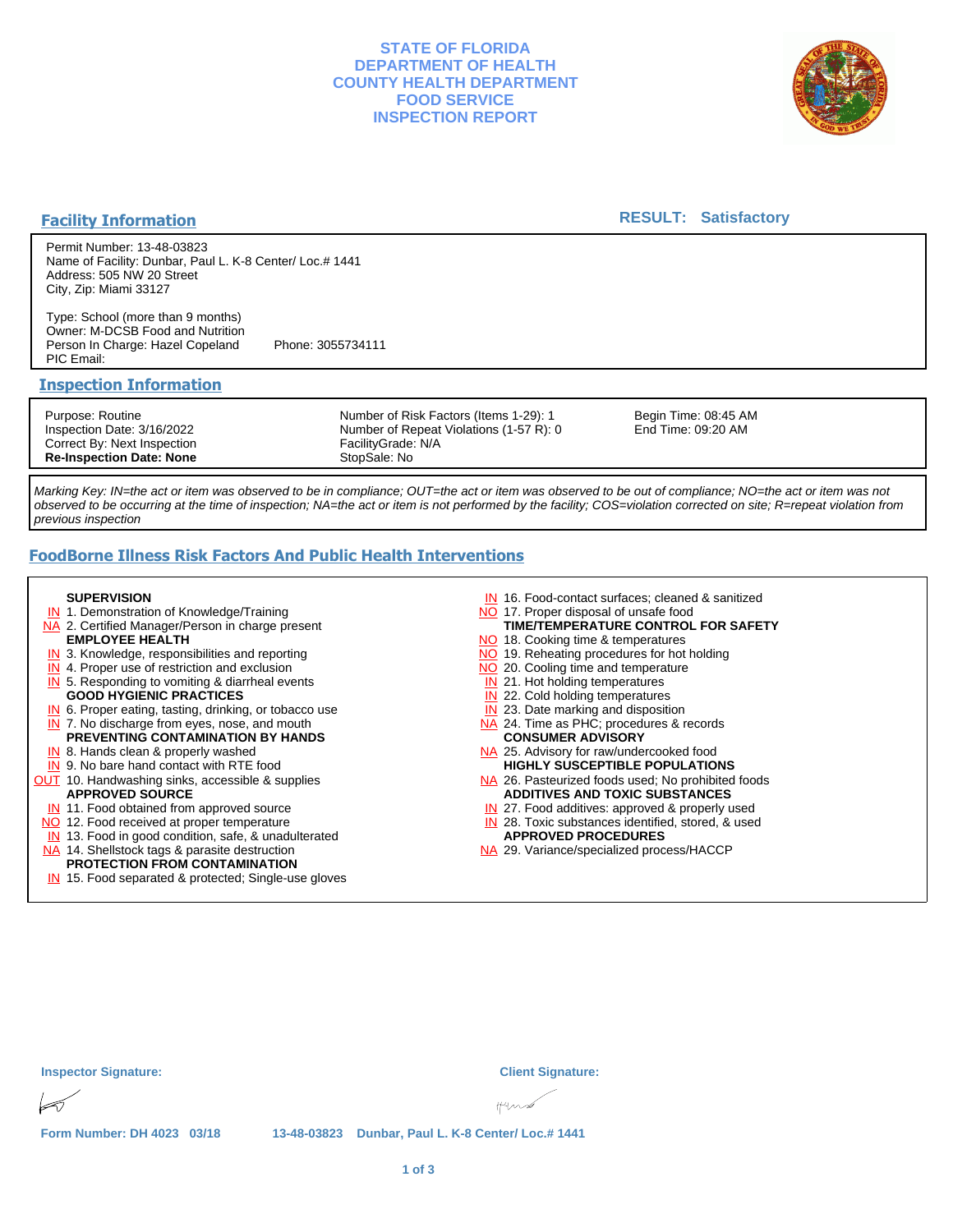## **STATE OF FLORIDA DEPARTMENT OF HEALTH COUNTY HEALTH DEPARTMENT FOOD SERVICE INSPECTION REPORT**



# **Good Retail Practices**

#### **SAFE FOOD AND WATER**

- NA 30. Pasteurized eggs used where required
- IN 31. Water & ice from approved source
- NA 32. Variance obtained for special processing **FOOD TEMPERATURE CONTROL**
- 
- **IN** 33. Proper cooling methods; adequate equipment
- **IN** 34. Plant food properly cooked for hot holding
- NO 35. Approved thawing methods
- IN 36. Thermometers provided & accurate **FOOD IDENTIFICATION**
- IN 37. Food properly labeled; original container **PREVENTION OF FOOD CONTAMINATION**
- IN 38. Insects, rodents, & animals not present
- **IN** 39. No Contamination (preparation, storage, display)
- IN 40. Personal cleanliness
- IN 41. Wiping cloths: properly used & stored
- IN 42. Washing fruits & vegetables
- **PROPER USE OF UTENSILS**
- IN 43. In-use utensils: properly stored
- IN 44. Equipment & linens: stored, dried, & handled
- IN 45. Single-use/single-service articles: stored & used
- NA 46. Slash resistant/cloth gloves used properly **UTENSILS, EQUIPMENT AND VENDING**
- IN 47. Food & non-food contact surfaces
- IN 48. Ware washing: installed, maintained, & used; test strips
- IN 49. Non-food contact surfaces clean
- **PHYSICAL FACILITIES**
- IN 50. Hot & cold water available; adequate pressure
- IN 51. Plumbing installed; proper backflow devices
- IN 52. Sewage & waste water properly disposed
- IN 53. Toilet facilities: supplied, & cleaned
- IN 54. Garbage & refuse disposal
- **OUT** 55. Facilities installed, maintained, & clean
- IN 56. Ventilation & lighting
- IN 57. Permit; Fees; Application; Plans

This form serves as a "Notice of Non-Compliance" pursuant to section 120.695, Florida Statutes. Items marked as "out" violate one or more of the requirements of Chapter 64E-11, the Florida Administrative Code or Chapter 381.0072, Florida Statutes. Violations must be corrected within the time period indicated above. Continued operation of this facility without making these corrections is a violation. Failure to correct violations in the time frame specified may result in enforcement action being initiated by the Department of Health.

#### **Violations Comments**

Violation #10. Handwashing sinks, accessible & supplies observed Handwash sink near Hood system missing a paper towel.Person in charge provided.COS

observed misisng trashcan near Handwash sink near Hood System.Provided trashcan

CODE REFERENCE: 64E-11.003(5)(d). Handwashing sinks are properly equipped with hand soap, individual disposable towels or hand drying device, and signage; and conveniently located.

Violation #55. Facilities installed, maintained, & clean

observed one light bulb not working at Hood system-Replaced light bulb

observed inside at Hood system metal sheet disrepaired.Repair metal sheet CODE REFERENCE: 64E-11.003(5). Floors, walls, and ceilings shall be smooth, durable, easily cleanable, and non-absorbent. Exterior areas shall be kept cleaned.

| <b>Inspector Signature:</b> | <b>Client Signature:</b>                                                  |
|-----------------------------|---------------------------------------------------------------------------|
| $\sqrt{ }$                  | Hunb                                                                      |
| --- ---- ----<br>. .<br>-   | .<br>$\sim$ $\sim$ $\sim$ $\sim$ $\sim$ $\sim$ $\sim$<br>$\sim$<br>$\sim$ |

**Form Number: DH 4023 03/18 13-48-03823 Dunbar, Paul L. K-8 Center/ Loc.# 1441**